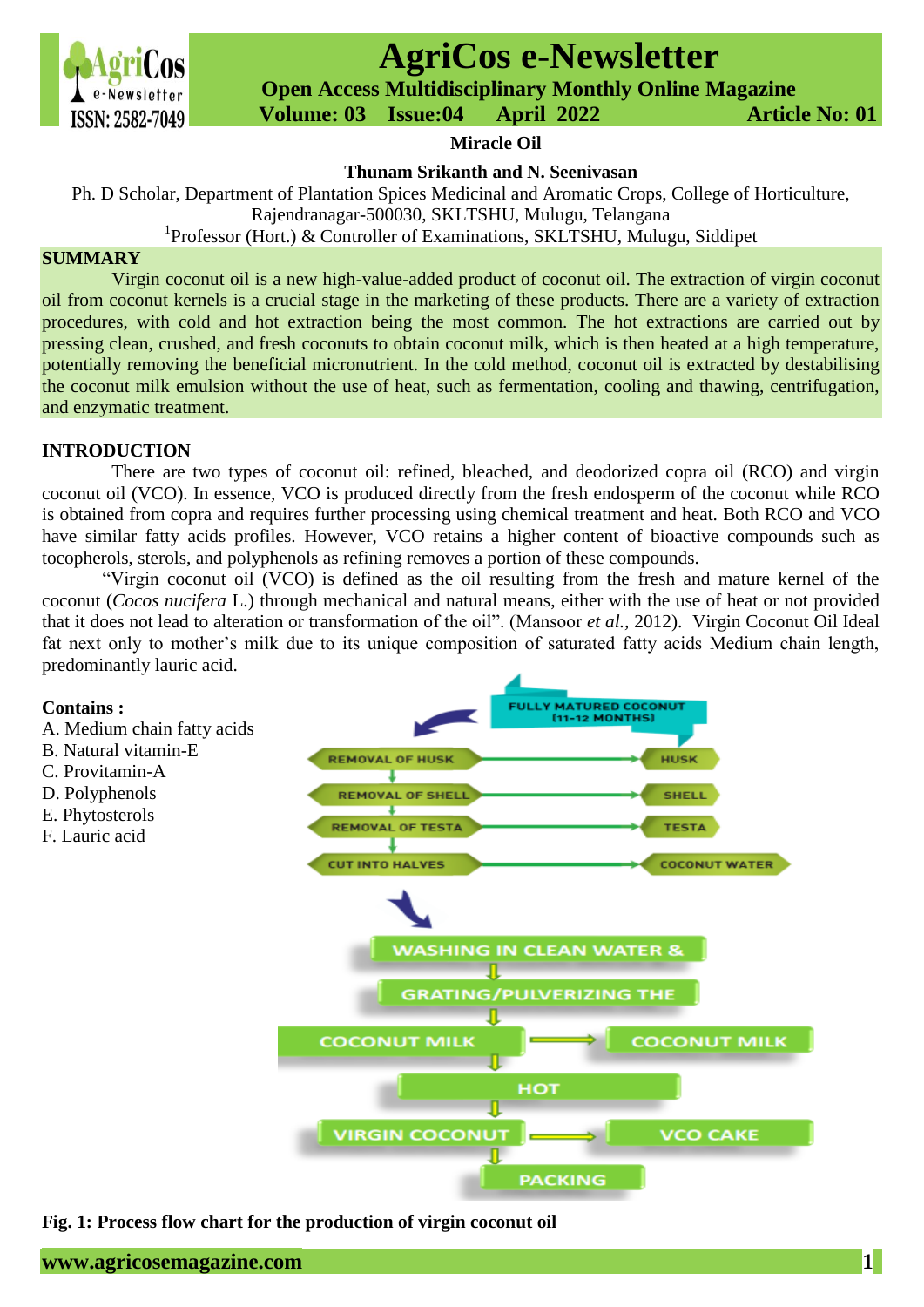## **Methods of virgin coconut oil extraction : Fermentation method**

Milk and distilled water-1:1 (Mixture) Inoculums- (*Saccharomyces cerevisiae*)-2.0 g/l Made homogenous by vigorous mixing Left stand for 36 hrs at room temperature Then, upper layer oil removed and filtered

## **Chilling and Thawing method**

Milk centrifuged at 3000 RPM for 10 min Chilling at 5 ˚C for 24 hrs Chilled cream separated and thawed in water bath at 50 ˚C

## **Enzymatic treatment:**

Papain enzyme at 0.1 % (w/w) of the milk Mixture made into homogenous solution by stirring It was left to stand for 3 h at 55 ˚C (optimum temperature for papain) Mixture centrifuged at 4900 rpm for 25 min to obtain oil

## **Fresh dry method:**

White meat shredded and dried in oven at 35 ˚C for 48 hrs. Meat homogenously dried and frequent turning After drying it, screw pressed for oil extraction Then filtered in whatman filter paper No. 1. (Ravindra Kumar Agarwal *et al.,* 2017)

## **Health Benefits Of Virgin Coconut Oil:**

There are many miraculous benefits of virgin coconut oil and it is total bliss for people who want to remain healthy. Here are some of the benefits of virgin coconut oil adding in your regular diet:

- Virgin coconut oil helps in the management of weight and keeps you fit.
- It balances the thyroid gland and also provides energy
- Keeps the skin and hair moisturized, keeps them healthy, prevents damage.
- Virgin coconut oil is anti-viral and anti-bacterial and regular consumption makes the immune system strong.
- This oil reduces the level of bad fat and maintains the level of cholesterol in the body. Regular consumption of extra virgin coconut oil helps in burning down the belly fat.
- It keeps the intestine healthy by killing all the bad bacteria present there.
- Virgin coconut oil is good for the stomach and reduces acidity, inflammation and boosts up the metabolism.
- Use of coconut oil reduces cardiac problems. (Preetu nair. 2017)
- Used for curing Alzheimer disease (Gandotra *et al.,* 2014)
- Properties of oil that make it, "A Miracle Oil"
- Precursor of monolaurin
- Insulinotropic properties (anti-diabetic properties).

## **Best Time To Use Virgin Coconut Oil:**

Virgin coconut oil can be used for many purposes as it has many health benefits. Here are some of the best time to use virgin coconut oil:

 **At night:** It helps in treating insomnia. You can take one tablespoon of virgin coconut oil before going to bed.